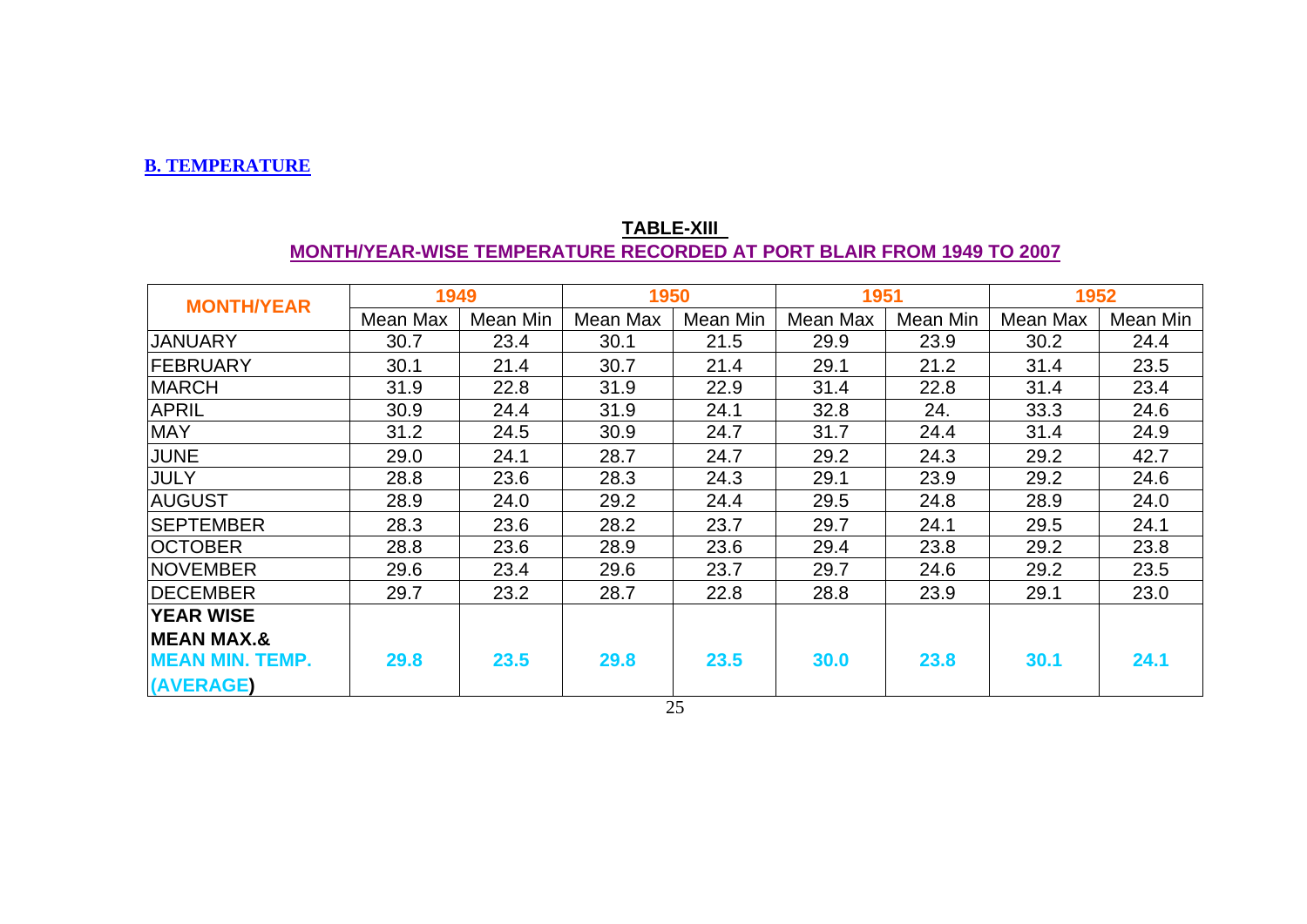| <b>MONTH/YEAR</b>      | 1953     |          | 1954     |          | 1955     |          | 1956     |          |
|------------------------|----------|----------|----------|----------|----------|----------|----------|----------|
|                        | Mean Max | Mean Min | Mean Max | Mean Min | Mean Max | Mean Min | Mean Max | Mean Min |
| JANUARY                | 29.8     | 23.3     | 30.1     | 22.9     | 30.2     | 23.4     | 29.6     | 21.1     |
| <b>FEBRUARY</b>        | 30.1     | 22.0     | 31.4     | 22.4     | 30.8     | 26.6     | 29.7     | 21.3     |
| <b>MARCH</b>           | 32.1     | 23.8     | 32.4     | 23.4     | 32.0     | 23.3     | 31.4     | 23.4     |
| <b>APRIL</b>           | 32.7     | 24.7     | 33.4     | 24.3     | 33.1     | 24.2     | 31.1     | 23.9     |
| <b>MAY</b>             | 31.3     | 24.7     | 30.3     | 24.4     | 30.6     | 24.2     | 29.9     | 24.3     |
| <b>JUNE</b>            | 29.3     | 24.2     | 29.6     | 24.4     | 28.7     | 24.2     | 29.3     | 24.4     |
| <b>JULY</b>            | 29.2     | 23.7     | 29.1     | 23.7     | 20.2     | 24.1     | 28.7     | 23.9     |
| <b>AUGUST</b>          | 29.2     | 24.2     | 28.6     | 23.9     | 28.6     | 23.6     | 28.3     | 24.0     |
| <b>SEPTEMBER</b>       | 29.1     | 23.8     | 28.2     | 23.2     | 29.2     | 23.6     | 28.7     | 24.1     |
| <b>OCTOBER</b>         | 30.1     | 24.2     | 29.4     | 23.5     | 29.1     | 23.4     | 29.1     | 23.6     |
| <b>NOVEMBER</b>        | 29.5     | 23.9     | 30.8     | 23.3     | 29.0     | 23.7     | 29.9     | 23.6     |
| <b>DECEMBER</b>        | 30.1     | 23.9     | 30.2     | 24.4     | 29.2     | 21.9     | 29.8     | 23.1     |
| <b>YEAR WISE</b>       |          |          |          |          |          |          |          |          |
| <b>MEAN MAX.&amp;</b>  |          |          |          |          |          |          |          |          |
| <b>MEAN MIN. TEMP.</b> | 30.2     | 23.8     | 30.3     | 23.7     | 29.9     | 23.8     | 29.6     | 23.8     |
| (AVERAGE)              |          |          |          |          |          |          |          |          |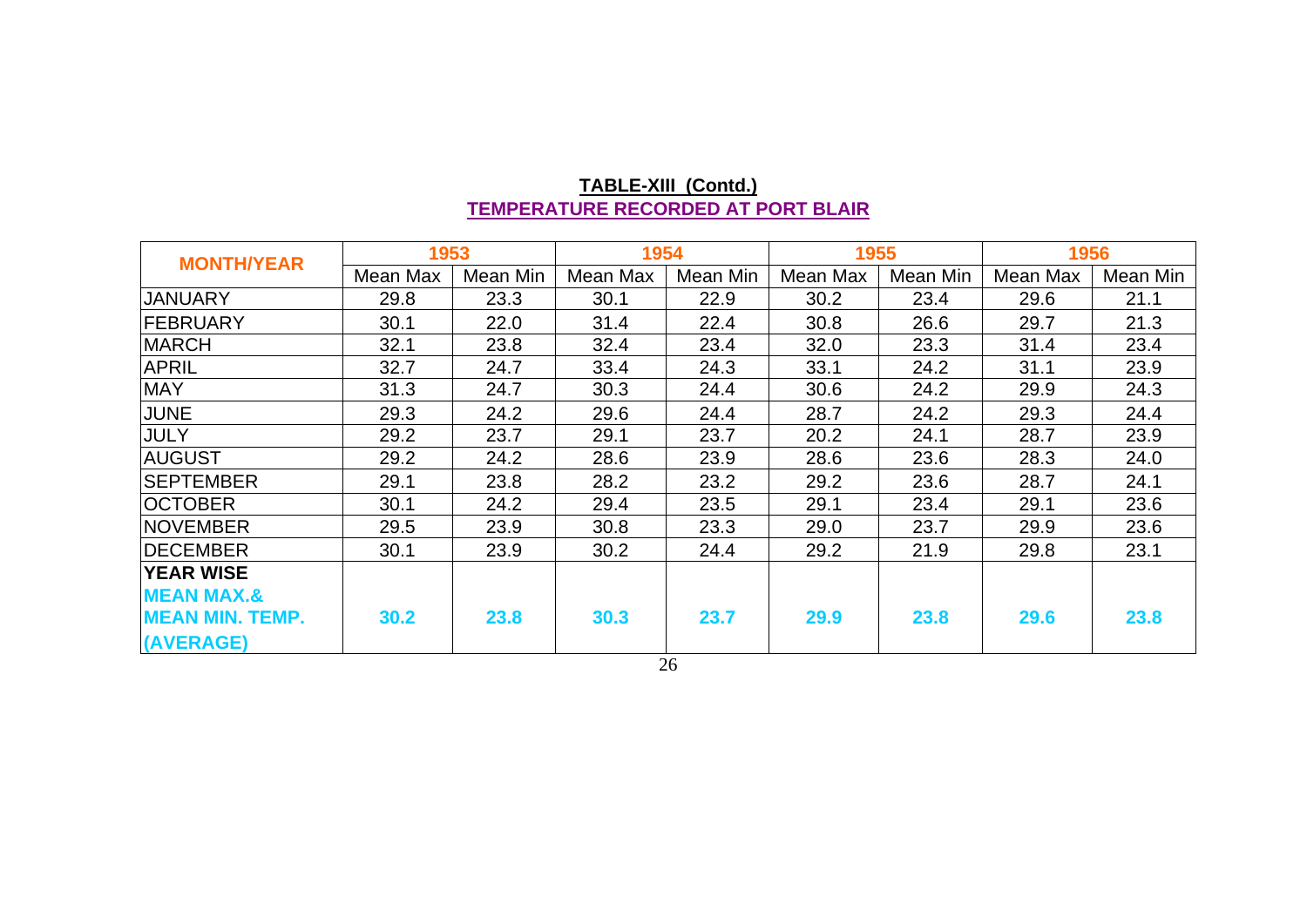| <b>MONTH/YEAR</b>      | 1957     |          |          | 1958<br>1959 |          | 1960     |          |          |
|------------------------|----------|----------|----------|--------------|----------|----------|----------|----------|
|                        | Mean Max | Mean Min | Mean Max | Mean Min     | Mean Max | Mean Min | Mean Max | Mean Min |
| <b>JANUARY</b>         | 30.0     | 21.8     | 31.5     | 23.5         | 30.7     | 23.1     | 30.7     | 23.6     |
| <b>FEBRUARY</b>        | 30.6     | 21.5     | 31.9     | 22.5         | 31.3     | 21.8     | 30.9     | 23.1     |
| <b>MARCH</b>           | 31.6     | 21.4     | 33.1     | 23.4         | 32.1     | 23.1     | 31.1     | 21.9     |
| <b>APRIL</b>           | 33.4     | 24.0     | 33.9     | 25.4         | 32.9     | 24.5     | 33.0     | 24.5     |
| <b>MAY</b>             | 33.1     | 25.2     | 31.8     | 25.4         | 32.1     | 25.0     | 31.4     | 24.8     |
| <b>JUNE</b>            | 29.2     | 24.3     | 29.7     | 24.1         | 30.0     | 24.6     | 29.4     | 24.3     |
| JULY                   | 29.3     | 24.2     | 29.3     | 24.2         | 28.7     | 23.6     | 29.5     | 24.5     |
| <b>AUGUST</b>          | 29.1     | 24.1     | 29.2     | 24.2         | 29.1     | 24.6     | 29.5     | 24.9     |
| <b>SEPTEMBER</b>       | 28.5     | 23.3     | 29.5     | 24.1         | 28.7     | 23.6     | 28.8     | 24.0     |
| <b>OCTOBER</b>         | 29.7     | 23.7     | 29.9     | 24.0         | 29.6     | 23.9     | 29.5     | 23.4     |
| <b>NOVEMBER</b>        | 30.9     | 24.3     | 29.5     | 23.6         | 30.6     | 24.3     | 30.4     | 24.4     |
| <b>IDECEMBER</b>       | 31.1     | 24.1     | 29.4     | 22.6         | 30.3     | 24.0     | 30.1     | 23.2     |
| <b>YEAR WISE</b>       |          |          |          |              |          |          |          |          |
| <b>MEAN MAX.&amp;</b>  |          |          |          |              |          |          |          |          |
| <b>MEAN MIN. TEMP.</b> | 30.6     | 23.5     | 30.8     | 23.9         | 30.5     | 23.8     | 30.4     | 23.9     |
| (AVERAGE)              |          |          |          |              |          |          |          |          |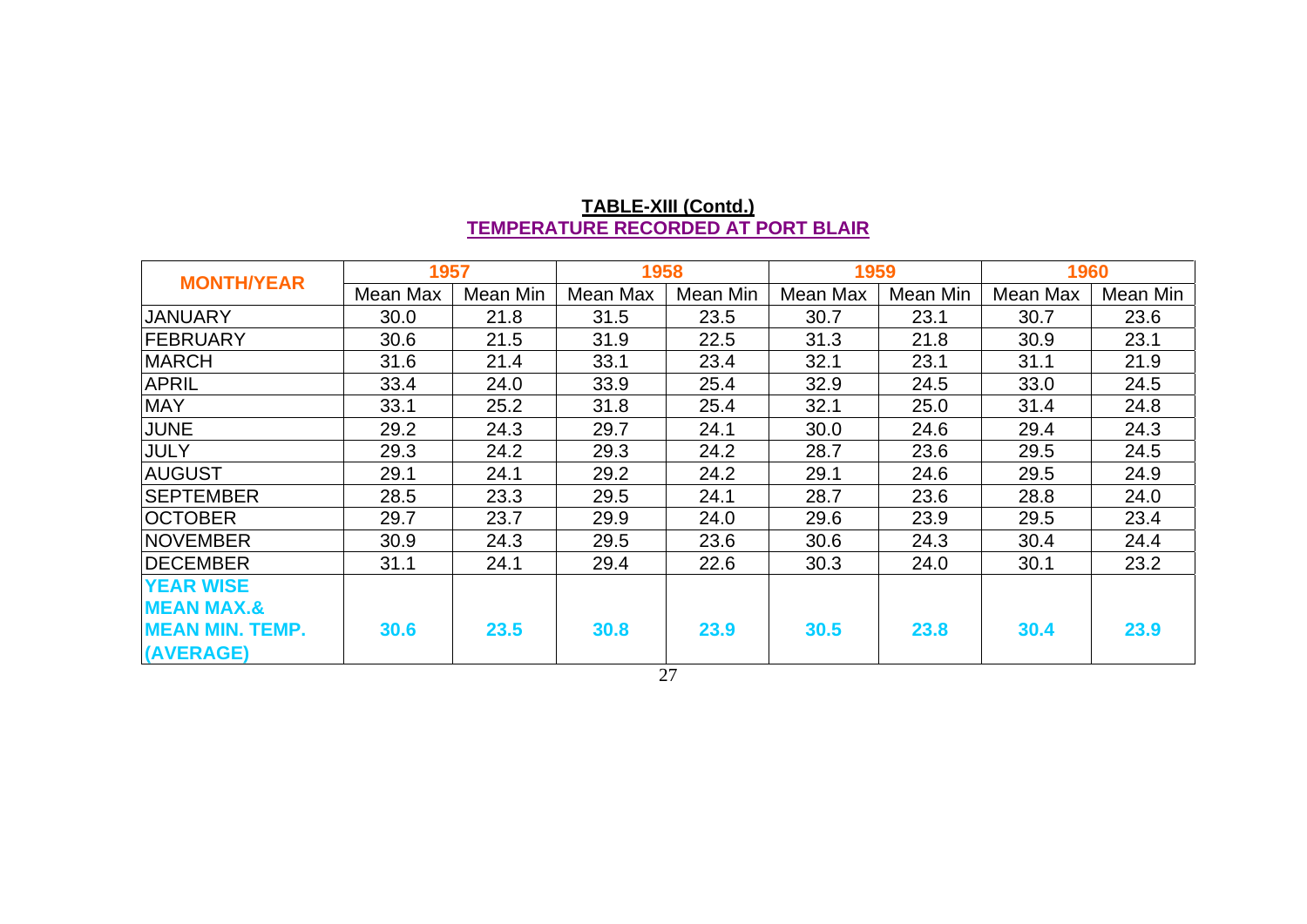| <b>MONTH/YEAR</b>      | 1961     |          | 1962     |          | 1963     |          | 1964     |          |
|------------------------|----------|----------|----------|----------|----------|----------|----------|----------|
|                        | Mean Max | Mean Min | Mean Max | Mean Min | Mean Max | Mean Min | Mean Max | Mean Min |
| <b>JANUARY</b>         | 29.9     | 23.7     | 29.1     | 23.4     | 29.5     | 23.7     | 30.1     | 22.0     |
| <b>FEBRUARY</b>        | 30.4     | 23.0     | 30.1     | 22.9     | 30.8     | 22.9     | 31.9     | 23.2     |
| <b>MARCH</b>           | 31.0     | 23.4     | 31.8     | 22.8     | 31.4     | 23.6     | 32.7     | 22.9     |
| <b>APRIL</b>           | 32.2     | 24.8     | 32.8     | 24.4     | 31.8     | 24.4     | 34.0     | 24.0     |
| <b>MAY</b>             | 29.5     | 23.8     | 30.9     | 24.8     | 32.1     | 24.7     | 30.5     | 23.4     |
| <b>JUNE</b>            | 29.4     | 23.9     | 29.6     | 24.6     | 29.6     | 24.4     | 29.5     | 23.2     |
| <b>JULY</b>            | 28.6     | 24.2     | 29.0     | 24.5     | 29.1     | 24.7     | 29.8     | 23.3     |
| <b>AUGUST</b>          | 28.3     | 23.8     | 28.9     | 23.4     | 28.5     | 23.9     | 29.2     | 23.3     |
| <b>SEPTEMBER</b>       | 28.4     | 23.3     | 28.5     | 23.5     | 28.3     | 23.8     | 28.9     | 22.9     |
| <b>OCTOBER</b>         | 28.9     | 32.2     | 30.3     | 24.1     | 29.3     | 23.8     | 29.8     | 22.7     |
| <b>NOVEMBER</b>        | 30.1     | 24.3     | 30.8     | 23.3     | 30.3     | 24.3     | 29.5     | 22.5     |
| <b>DECEMBER</b>        | 29.8     | 23.2     | 29.5     | 28.1     | 29.2     | 23.6     | 29.9     | 22.2     |
| <b>YEAR WISE</b>       |          |          |          |          |          |          |          |          |
| <b>MEAN MAX.&amp;</b>  |          |          |          |          |          |          |          |          |
| <b>MEAN MIN. TEMP.</b> | 29.7     | 23.7     | 30.1     | 23.7     | 30.0     | 24.0     | 30.5     | 23.0     |
| (AVERAGE)              |          |          |          |          |          |          |          |          |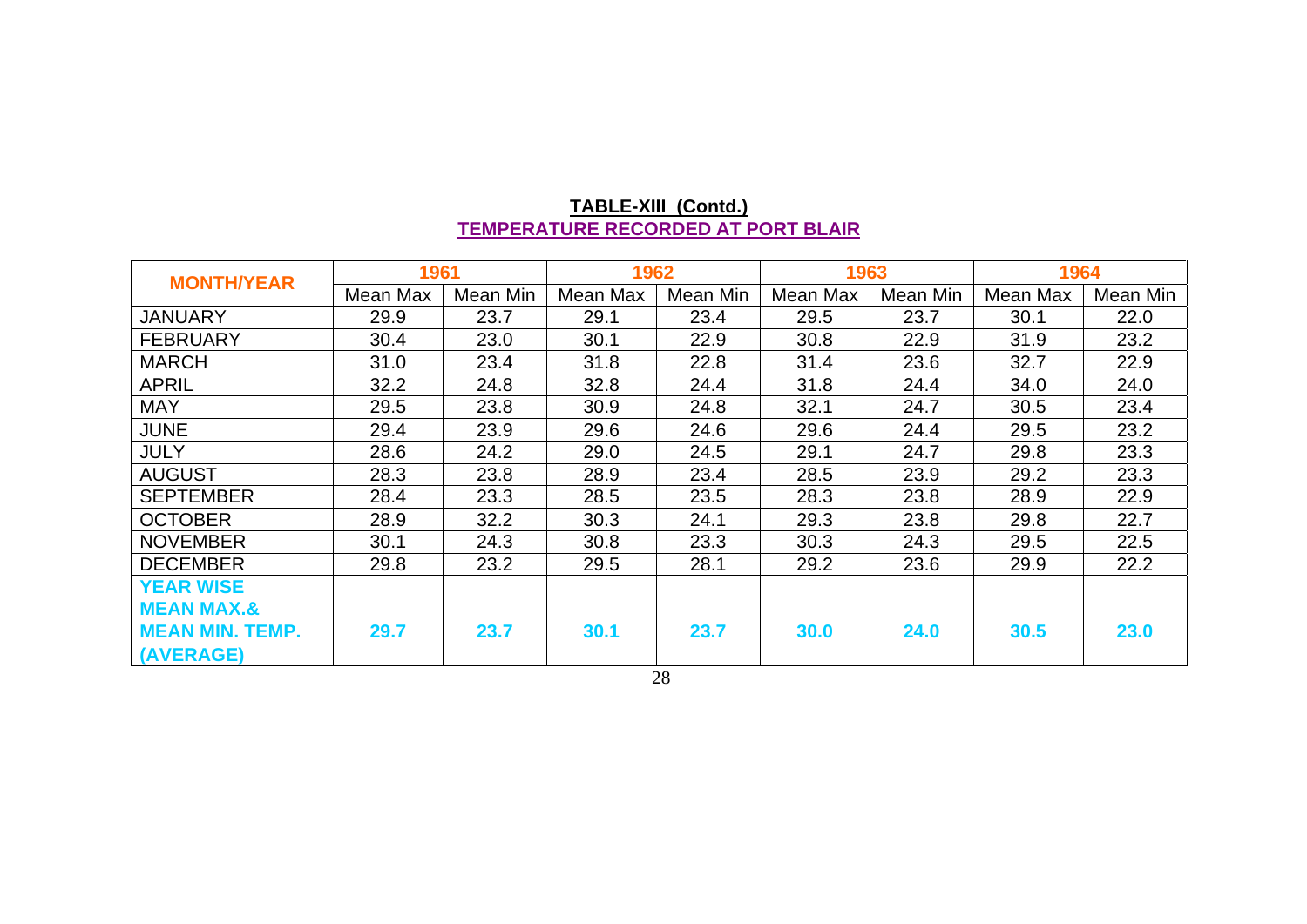| <b>MONTH/YEAR</b>      | 1965     |          | 1966     |          | 1967     |          | 1968     |          |
|------------------------|----------|----------|----------|----------|----------|----------|----------|----------|
|                        | Mean Max | Mean Min | Mean Max | Mean Min | Mean Max | Mean Min | Mean Max | Mean Min |
| <b>JANUARY</b>         | 30.1     | 20.9     | 30.7     | 22.9     | 30.0     | 22.8     | 30.4     | 21.9     |
| <b>FEBRUARY</b>        | 31.5     | 22.0     | 31.7     | 22.7     | 31.2     | 22.0     | 31.1     | 21.5     |
| <b>MARCH</b>           | 31.9     | 22.0     | 32.3     | 31.9     | 32.0     | 22.2     | 32.8     | 23.6     |
| <b>APRIL</b>           | 33.0     | 23.3     | 33.3     | 24.2     | 33.2     | 23.5     | 33.2     | 24.1     |
| <b>MAY</b>             | 31.3     | 23.5     | 30.8     | 24.3     | 30.8     | 23.9     | 31.2     | 24.0     |
| <b>JUNE</b>            | 29.3     | 23.7     | 30.2     | 24.5     | 30.0     | 23.3     | 29.9     | 23.8     |
| <b>JULY</b>            | 29.4     | 23.7     | 29.1     | 23.6     | 28.9     | 23.6     | 29.0     | 23.8     |
| <b>AUGUST</b>          | 29.1     | 22.9     | 29.7     | 23.7     | 28.6     | 23.7     | 29.6     | 24.4     |
| <b>SEPTEMBER</b>       | 28.7     | 22.9     | 29.3     | 23.1     | 29.3     | 23.4     | 29.1     | 23.4     |
| <b>OCTOBER</b>         | 29.9     | 23.1     | 30.3     | 22.9     | 29.6     | 22.9     | 30.5     | 23.5     |
| <b>NOVEMBER</b>        | 30.5     | 23.1     | 30.2     | 23.0     | 30.8     | 23.3     | 31.2     | 23.9     |
| <b>DECEMBER</b>        | 29.8     | 23.7     | 29.9     | 23.0     | 30.2     | 23.3     | 30.9     | 23.5     |
| <b>YEAR WISE</b>       |          |          |          |          |          |          |          |          |
| <b>MEAN MAX.&amp;</b>  |          |          |          |          |          |          |          |          |
| <b>MEAN MIN. TEMP.</b> | 30.4     | 22.9     | 30.6     | 23.3     | 30.4     | 23.2     | 30.7     | 23.5     |
| (AVERAGE)              |          |          |          |          |          |          |          |          |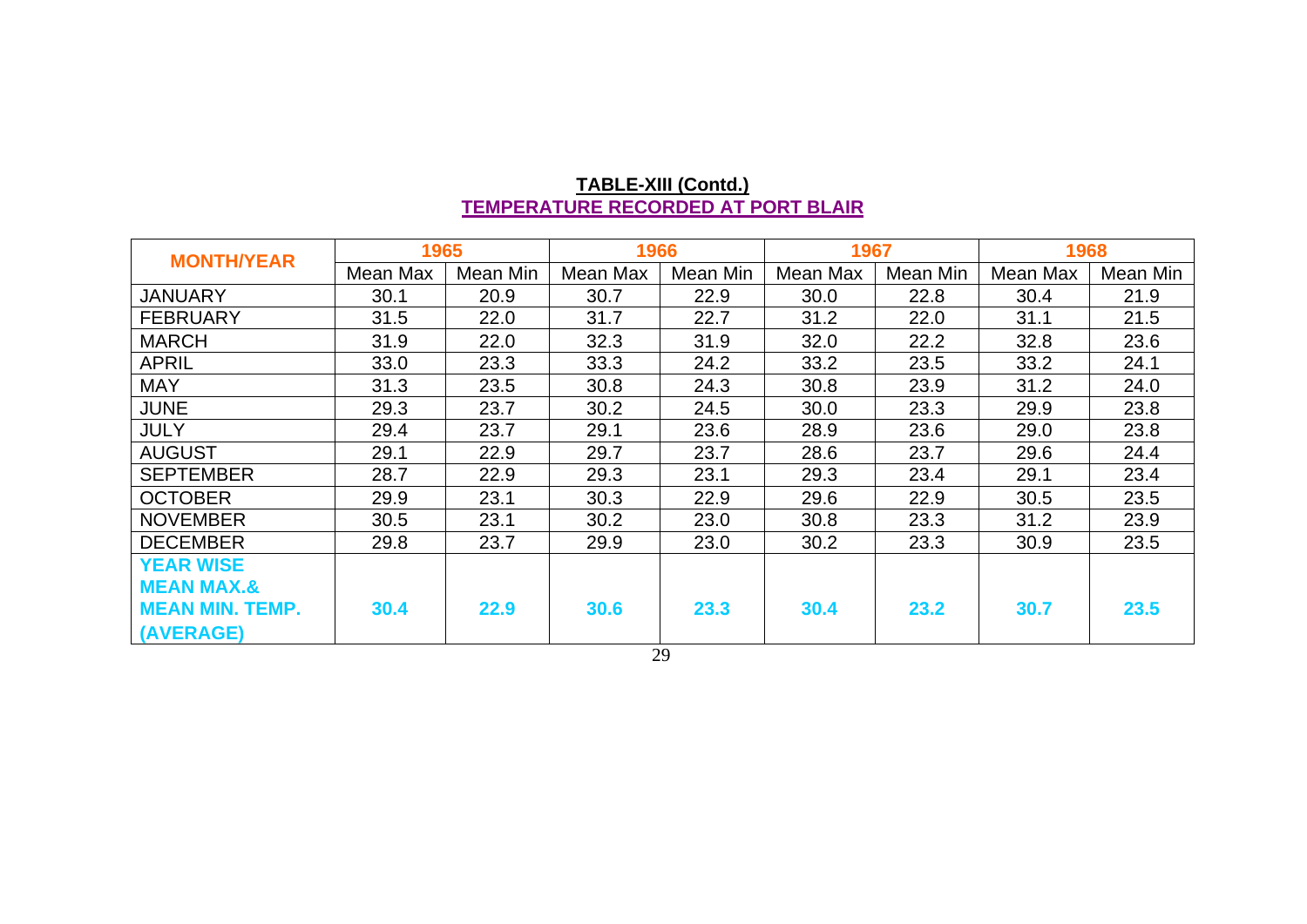| <b>MONTH/YEAR</b>                         | 1969     |          | 1970     |          | 1971     |          | 1972     |          |
|-------------------------------------------|----------|----------|----------|----------|----------|----------|----------|----------|
|                                           | Mean Max | Mean Min | Mean Max | Mean Min | Mean Max | Mean Min | Mean Max | Mean Min |
| <b>JANUARY</b>                            | 30.3     | 22.0     | 30.9     | 22.4     | 30.5     | 22.5     | 30.3     | 20.8     |
| <b>FEBRUARY</b>                           | 30.8     | 20.7     | 32.0     | 22.7     | 31.4     | 21.0     | 31.2     | 19.7     |
| <b>MARCH</b>                              | 32.6     | 22.6     | 33.0     | 22.9     | 32.1     | 22.3     | 31.8     | 20.9     |
| <b>APRIL</b>                              | 33.7     | 25.0     | 33.8     | 24.5     | 33.5     | 23.4     | 31.2     | 22.4     |
| <b>MAY</b>                                | 31.8     | 24.5     | 31.0     | 24.0     | 30.7     | 23.0     | 30.0     | 22.5     |
| <b>JUNE</b>                               | 29.8     | 24.4     | 30.1     | 24.1     | 29.3     | 23.5     | 29.2     | 22.7     |
| <b>JULY</b>                               | 29.5     | 24.1     | 29.3     | 23.2     | 28.9     | 22.8     | 28.9     | 22.9     |
| <b>AUGUST</b>                             | 29.5     | 23.6     | 29.3     | 23.3     | 29.4     | 22.6     | 29.3     | 22.9     |
| <b>SEPTEMBER</b>                          | 29.4     | 23.3     | 29.5     | 23.0     | 29.2     | 22.4     | 29.3     | 22.2     |
| <b>OCTOBER</b>                            | 30.9     | 23.2     | 29.5     | 22.7     | 28.9     | 22.1     | 29.8     | 22.1     |
| INOVEMBER                                 | 30.3     | 23.0     | 29.8     | 22.8     | 29.6     | 21.9     | 29.1     | 22.1     |
| <b>IDECEMBER</b>                          | 31.1     | 23.7     | 20.9     | 22.3     | 30.5     | 22.9     | 29.0     | 21.5     |
| <b>YEAR WISE</b><br><b>MEAN MAX.&amp;</b> |          |          |          |          |          |          |          |          |
| MEAN MIN. TEMP.<br>(AVERAGE)              | 30.8     | 23.3     | 30.7     | 23.2     | 30.3     | 22.5     | 29.9     | 21.9     |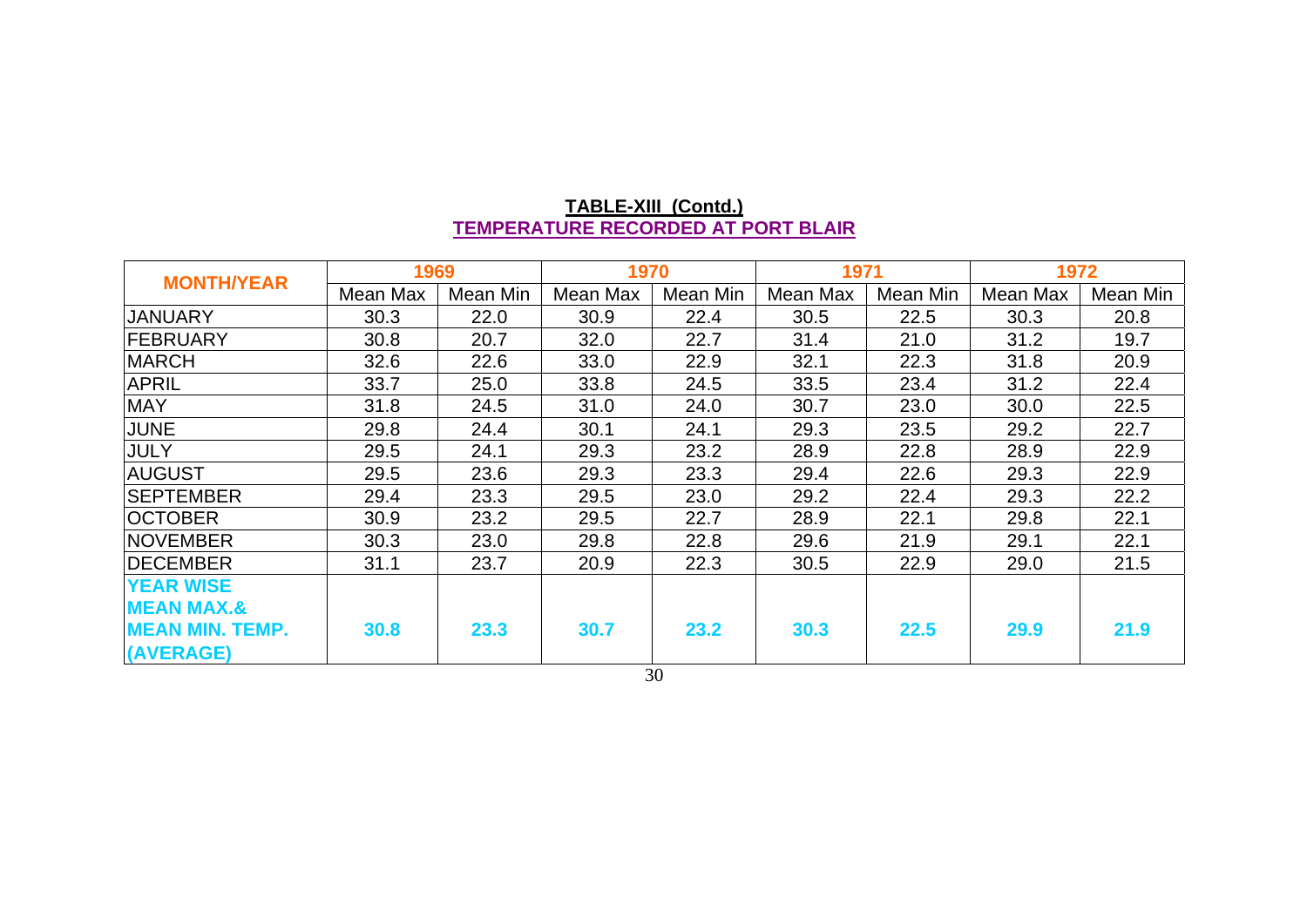| <b>MONTH/YEAR</b>      | 1973     |          | 1974     |          | 1975     |          | 1976     |          |
|------------------------|----------|----------|----------|----------|----------|----------|----------|----------|
|                        | Mean Max | Mean Min | Mean Max | Mean Min | Mean Max | Mean Min | Mean Max | Mean Min |
| <b>JANUARY</b>         | 29.2     | 20.2     | 28.1     | 19.9     | 28.6     | 21.7     | 28.0     | 19.7     |
| <b>FEBRUARY</b>        | 30.6     | 21.6     | 29.1     | 20.6     | 29.3     | 20.7     | 29.4     | 18.6     |
| <b>MARCH</b>           | 31.2     | 22.4     | 30.7     | 22.3     | 30.9     | 21.5     | 30.4     | 20.6     |
| <b>APRIL</b>           | 32.8     | 24.9     | 31.2     | 23.4     | 32.2     | 24.3     | 31.9     | 22.1     |
| <b>MAY</b>             | 30.1     | 23.9     | 30.1     | 23.2     | 30.7     | 23.3     | 29.7     | 21.7     |
| <b>JUNE</b>            | 29.4     | 24.2     | 29.4     | 23.2     | 28.3     | 22.5     | 29.0     | 21.0     |
| JULY                   | 29.1     | 24.2     | 28.9     | 22.9     | 28.8     | 22.4     | 28.4     | 21.2     |
| <b>AUGUST</b>          | 28.8     | 23.7     | 28.7     | 23.2     | 28.9     | 22.9     | 28.6     | 21.2     |
| <b>SEPTEMBER</b>       | 29.0     | 23.3     | 29.1     | 22.7     | 29.0     | 21.5     | 28.0     | 20.8     |
| <b>OCTOBER</b>         | 29.1     | 23.2     | 28.9     | 21.9     | 28.7     | 22.0     | 29.5     | 20.6     |
| <b>INOVEMBER</b>       | 28.8     | 22.6     | 29.3     | 22.1     | 28.9     | 22.2     | 28.6     | 21.2     |
| <b>IDECEMBER</b>       | 28.1     | 23.1     | 28.8     | 22.0     | 28.1     | 21.0     | 27.5     | 20.4     |
| <b>YEAR WISE</b>       |          |          |          |          |          |          |          |          |
| <b>MEAN MAX.&amp;</b>  |          |          |          |          |          |          |          |          |
| <b>MEAN MIN. TEMP.</b> | 29.7     | 23.6     | 29.4     | 22.3     | 29.4     | 22.2     | 29.1     | 20.8     |
| (AVERAGE)              |          |          |          |          |          |          |          |          |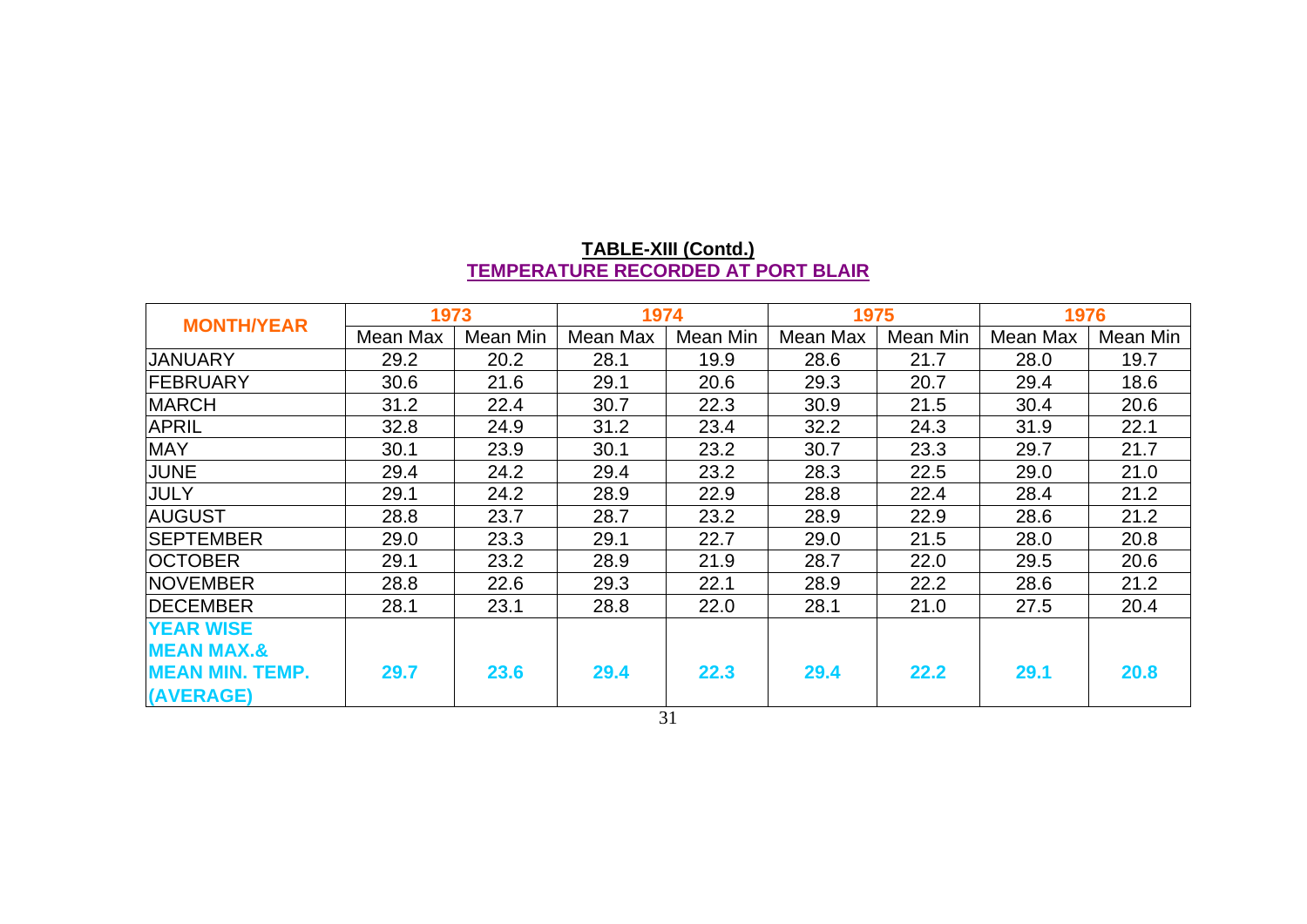| <b>MONTH/YEAR</b>      | 1977     |          | 1978     |          | 1979     |          | 1980     |          |
|------------------------|----------|----------|----------|----------|----------|----------|----------|----------|
|                        | Mean Max | Mean Min | Mean Max | Mean Min | Mean Max | Mean Min | Mean Max | Mean Min |
| JANUARY                | 28.3     | 18.6     | 29.0     | 18.7     | 30.0     | 21.8     | 29.9     | 21.5     |
| <b>FEBRUARY</b>        | 28.7     | 20.8     | 29.9     | 19.5     | 30.6     | 20.5     | 30.5     | 21.6     |
| <b>MARCH</b>           | 30.6     | 21.3     | 30.9     | 19.4     | 31.5     | 21.8     | 31.3     | 22.1     |
| <b>APRIL</b>           | 32.2     | 21.9     | 32.3     | 21.1     | 31.2     | 23.0     | 32.8     | 24.8     |
| <b>MAY</b>             | 30.8     | 21.9     | 31.5     | 21.5     | 32.8     | 22.2     | 31.3     | 23.6     |
| <b>JUNE</b>            | 29.8     | 21.8     | 29.4     | 21.7     | 29.5     | 24.9     | 29.6     | 23.7     |
| <b>JULY</b>            | 29.4     | 21.4     | 28.4     | 21.3     | 29.3     | 24.0     | 29.9     | 23.3     |
| <b>AUGUST</b>          | 29.1     | 20.8     | 28.6     | 23.0     | 29.6     | 24.4     | 28.8     | 23.1     |
| <b>SEPTEMBER</b>       | 29.0     | 20.6     | 29.0     | 22.4     | 29.6     | 23.7     | 29.8     | 23.1     |
| <b>OCTOBER</b>         | 29.8     | 20.9     | 29.5     | 21.6     | 30.1     | 23.6     | 30.0     | 22.8     |
| <b>NOVEMBER</b>        | 29.5     | 21.2     | 29.6     | 22.0     | 29.7     | 24.5     | 30.0     | 23.7     |
| <b>DECEMBER</b>        | 29.8     | 21.1     | 29.6     | 22.8     | 29.9     | 23.8     | 28.8     | 23.5     |
| <b>YEAR WISE</b>       |          |          |          |          |          |          |          |          |
| <b>MEAN MAX.&amp;</b>  |          |          |          |          |          |          |          |          |
| <b>MEAN MIN. TEMP.</b> | 29.8     | 21.0     | 29.8     | 21.1     | 30.2     | 23.4     | 30.2     | 23.1     |
| (AVERAGE)              |          |          |          |          |          |          |          |          |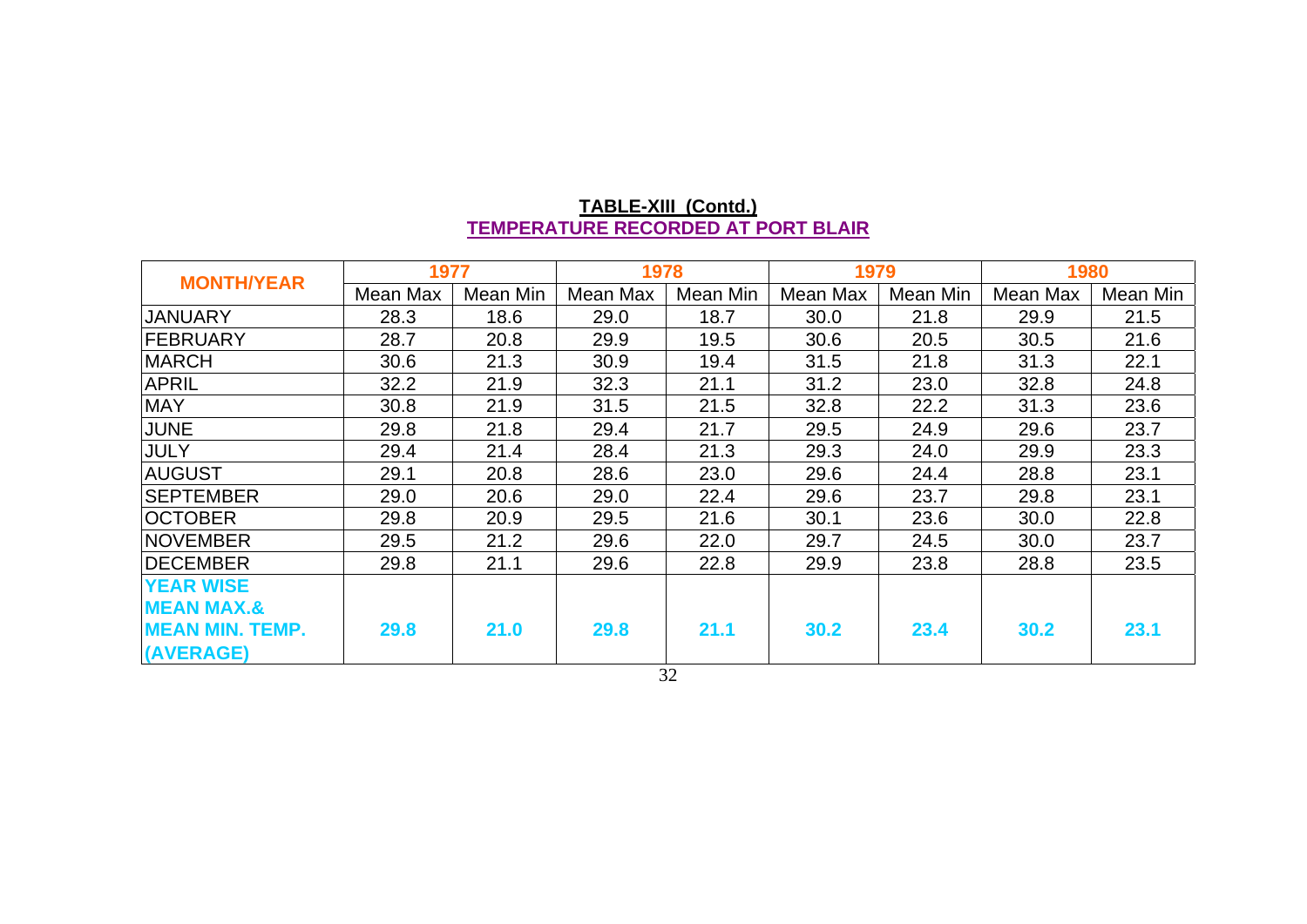| <b>MONTH/YEAR</b>      | 1981     |          |          | 1982<br>1983 |          |          | 1984     |           |
|------------------------|----------|----------|----------|--------------|----------|----------|----------|-----------|
|                        | Mean Max | Mean Min | Mean Max | Mean Min     | Mean Max | Mean Min | Mean Max | Mean Min  |
| <b>JANUARY</b>         | 29.2     | 22.0     | 29.0     | 21.3         | 29.3     | 23.4     | 28.4     | 22.1      |
| <b>FEBRUARY</b>        | 30.0     | 21.9     | 29.7     | 20.8         | 30.0     | 21.4     | 29.6     | 24.5      |
| <b>MARCH</b>           | 31.4     | 23.6     | 31.2     | 21.6         | 31.1     | 22.1     | 30.6     | 22.6      |
| <b>APRIL</b>           | 32.1     | 24.5     | 32.0     | 23.9         | 32.7     | 24.2     | 31.9     | <b>NA</b> |
| <b>MAY</b>             | 31.4     | 24.5     | 31.7     | 23.8         | 32.9     | 24.5     | 30.9     | 24.0      |
| <b>JUNE</b>            | 29.4     | 23.1     | 29.4     | 23.3         | 30.1     | 23.9     | 29.5     | 25.5      |
| <b>JULY</b>            | 29.4     | 23.9     | 29.0     | 23.0         | 29.4     | 23.3     | 29.1     | 23.6      |
| <b>AUGUST</b>          | 28.9     | 23.2     | 29.0     | 23.4         | 29.3     | 26.5     | 30.6     | 24.4      |
| <b>SEPTEMBER</b>       | 29.1     | 23.3     | 28.9     | 22.5         | 28.9     | 23.7     | 29.0     | 23.1      |
| <b>OCTOBER</b>         | 29.7     | 23.5     | 29.9     | 21.8         | 29.1     | 22.7     | 29.5     | 23.1      |
| <b>NOVEMBER</b>        | 29.3     | 23.3     | 29.7     | 22.4         | 28.9     | 22.3     | 29.9     | 24.2      |
| <b>IDECEMBER</b>       | 28.7     | 22.7     | 29.0     | 21.6         | 28.7     | 22.6     | 28.7     | 22.7      |
| <b>YEAR WISE</b>       |          |          |          |              |          |          |          |           |
| <b>MEAN MAX.&amp;</b>  |          |          |          |              |          |          |          |           |
| <b>MEAN MIN. TEMP.</b> | 29.9     | 23.2     | 29.9     | 22.5         | 30.0     | 23.4     | 29.8     | 23.6      |
| (AVERAGE)              |          |          |          |              |          |          |          |           |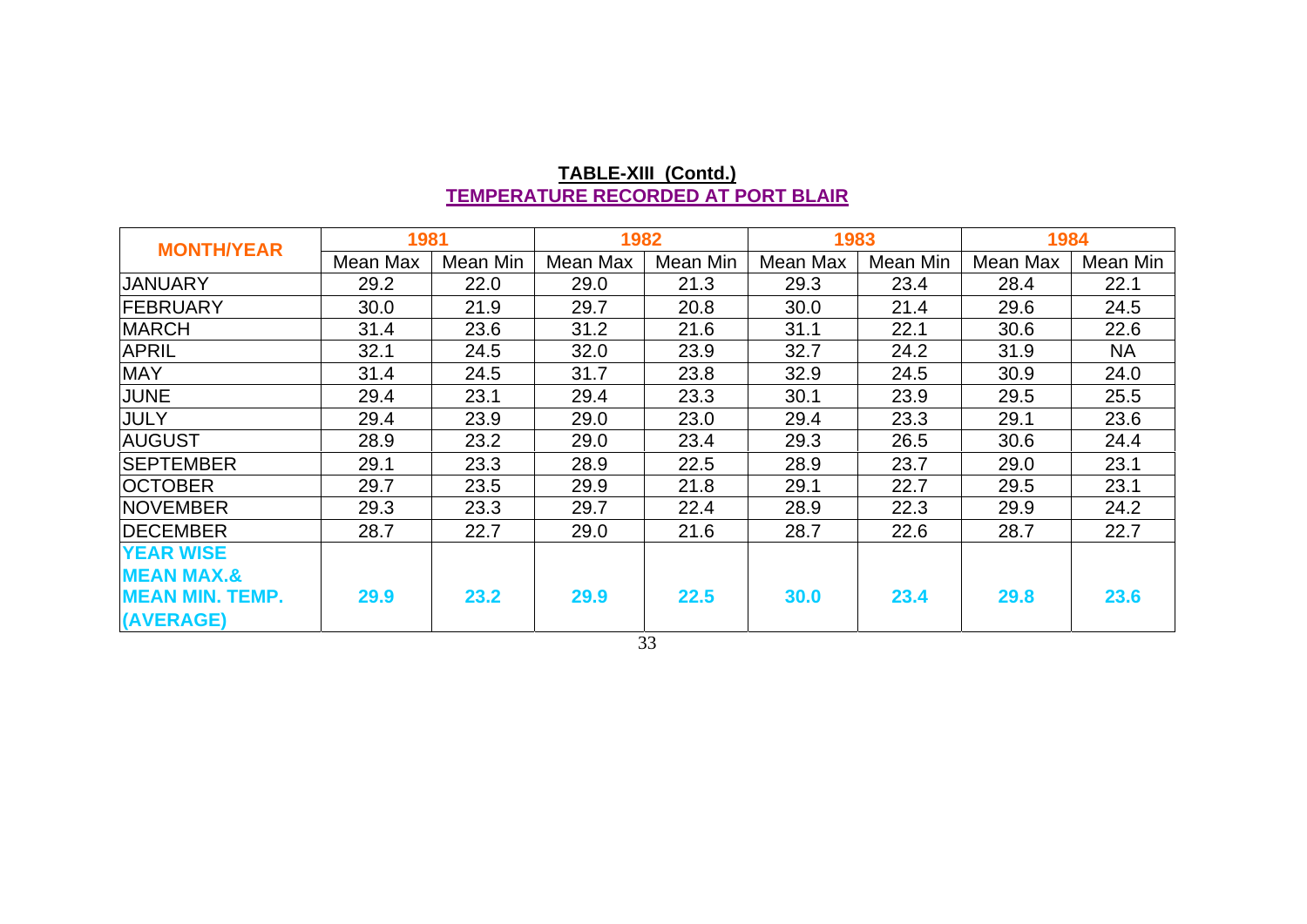| <b>MONTH/YEAR</b>      | 1985     |          | 1986     |           | 1987     |          | 1988     |          |
|------------------------|----------|----------|----------|-----------|----------|----------|----------|----------|
|                        | Mean Max | Mean Min | Mean Max | Mean Min  | Mean Max | Mean Min | Mean Max | Mean Min |
| <b>JANUARY</b>         | 29.3     | 22.9     | 29.2     | 22.6      | 29.5     | 21.2     | 29.4     | 21.2     |
| FEBRUARY               | 29.9     | 22.3     | 29.7     | 20.7      | 29.8     | 20.1     | 30.7     | 22.3     |
| <b>MARCH</b>           | 31.2     | 22.8     | 31.1     | 23.1      | 31.0     | 22.8     | 31.2     | 21.0     |
| <b>APRIL</b>           | 32.4     | 24.1     | 32.4     | 21.8      | 32.6     | 24.6     | 32.4     | 23.0     |
| <b>MAY</b>             | 31.5     | 24.5     | 31.5     | 22.8      | 31.2     | 23.8     | 30.3     | 22.8     |
| JUNE                   | 29.2     | 23.3     | 29.5     | 22.9      | 30.0     | 24.2     | 29.7     | 22.7     |
| <b>JULY</b>            | 28.9     | 23.5     | 29.3     | 23.2      | 30.4     | 24.7     | 29.4     | 22.0     |
| <b>AUGUST</b>          | 28.9     | 23.6     | 28.7     | 22.5      | 29.0     | 22.8     | 29.4     | 21.8     |
| <b>SEPTEMBER</b>       | 28.7     | 23.1     | 29.2     | 22.3      | 29.9     | 23.2     | 28.9     | 20.8     |
| <b>OCTOBER</b>         | 29.1     | 23.0     | 29.5     | 21.3      | 30.1     | 22.9     | 29.4     | 20.4     |
| <b>NOVEMBER</b>        | 29.3     | 22.8     | 29.6     | 29.9      | 29.8     | 22.2     | 28.4     | 20.6     |
| <b>DECEMBER</b>        | 29.3     | 23.2     | 29.6     | 22.0      | 28.8     | 22.6     | 28.8     | 20.6     |
| <b>YEAR WISE</b>       |          |          |          |           |          |          |          |          |
| <b>MEAN MAX.&amp;</b>  |          |          |          |           |          |          |          |          |
| <b>MEAN MIN. TEMP.</b> | 29.1     | 23.3     | 29.9     | 22.2      | 30.2     | 22.9     | 29.8     | 21.6     |
| (AVERAGE)              |          |          |          | $\bigcap$ |          |          |          |          |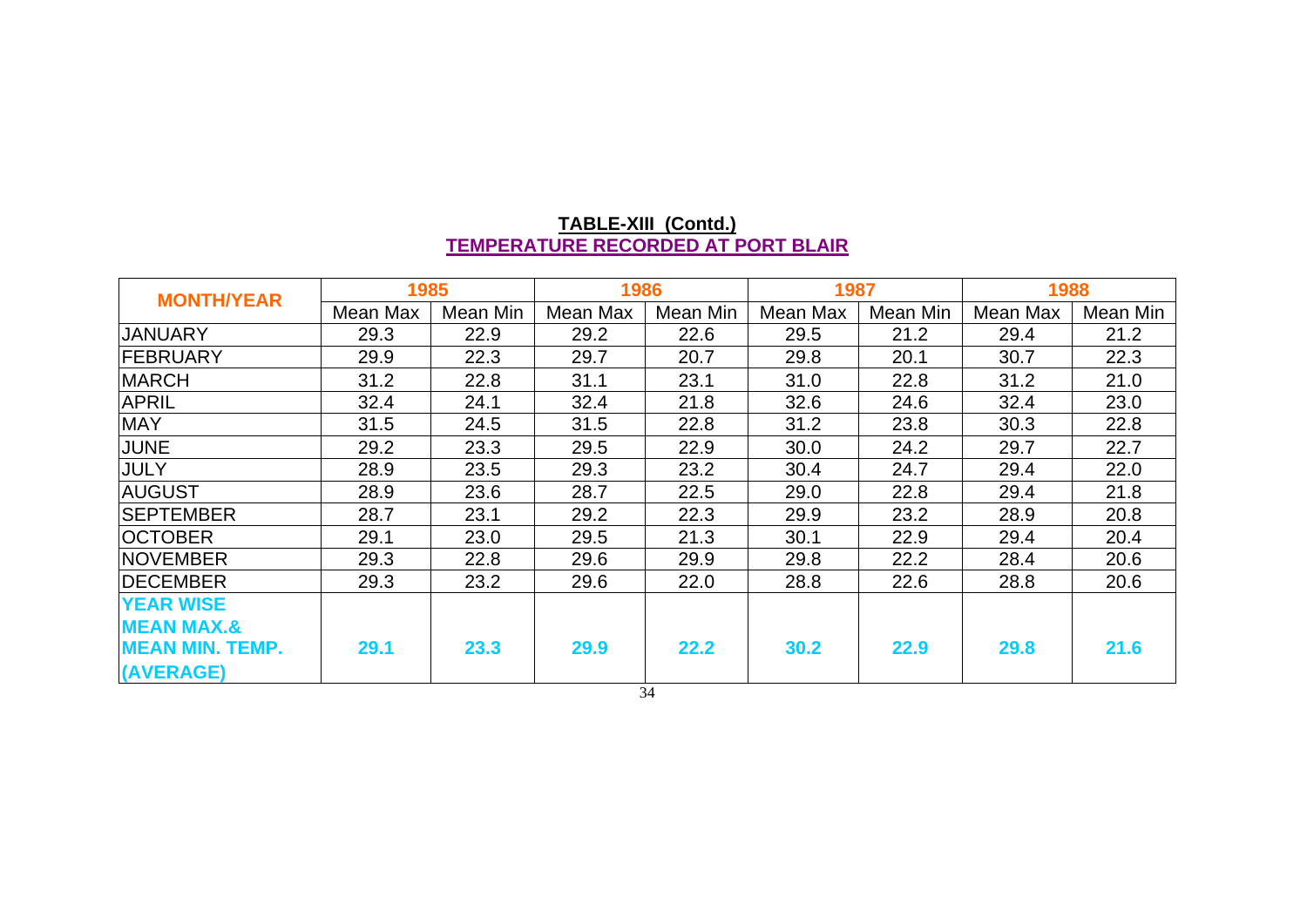| <b>MONTH/YEAR</b>      | 1989     |          | 1990     |          | 1991     |          |          | 1992     |  |
|------------------------|----------|----------|----------|----------|----------|----------|----------|----------|--|
|                        | Mean Max | Mean Min | Mean Max | Mean Min | Mean Max | Mean Min | Mean Max | Mean Min |  |
| <b>JANUARY</b>         | 28.7     | 19.4     | 29.3     | 22.3     | 29.5     | 23.1     | 28.4     | 22.0     |  |
| <b>FEBRUARY</b>        | 29.4     | 17.8     | 30.7     | 23.4     | 30.4     | 22.4     | 29.0     | 20.3     |  |
| <b>MARCH</b>           | 30.4     | 19.4     | 31.4     | 23.5     | 31.5     | 23.5     | 30.6     | 21.4     |  |
| <b>APRIL</b>           | 32.3     | 20.5     | 31.8     | 24.9     | 31.9     | 24.7     | 32.3     | 23.7     |  |
| <b>MAY</b>             | 30.6     | 21.2     | 30.7     | 24.7     | 31.4     | 25.1     | 31.6     | 24.3     |  |
| <b>JUNE</b>            | 28.9     | 20.8     | 29.7     | 25.1     | 31.2     | 23.5     | 30.0     | 25.9     |  |
| JULY                   | 28.9     | 20.6     | 29.4     | 24.5     | 29.4     | 24.9     | 29.3     | 23.6     |  |
| <b>AUGUST</b>          | 28.8     | 20.3     | 29.2     | 24.4     | 28.7     | 23.7     | 28.2     | 23.4     |  |
| <b>SEPTEMBER</b>       | 29.2     | 20.0     | 29.2     | 24.0     | 28.7     | 23.5     | 28.8     | 22.5     |  |
| <b>OCTOBER</b>         | 29.6     | 24.5     | 29.9     | 24.2     | 28.9     | 23.3     | 29.2     | 22.9     |  |
| <b>INOVEMBER</b>       | 29.2     | 20.0     | 28.7     | 22.1     | 29.1     | 23.3     | 29.2     | 23.4     |  |
| <b>IDECEMBER</b>       | 29.2     | 20.1     | 29.3     | 24.8     | 29.2     | 23.5     | 29.0     | 23.3     |  |
| <b>YEAR WISE</b>       |          |          |          |          |          |          |          |          |  |
| <b>MEAN MAX.&amp;</b>  |          |          |          |          |          |          |          |          |  |
| <b>MEAN MIN. TEMP.</b> | 29.6     | 20.4     | 29.9     | 24.2     | 30.0     | 23.7     | 29.6     | 23.0     |  |
| (AVERAGE)              |          |          |          |          |          |          |          |          |  |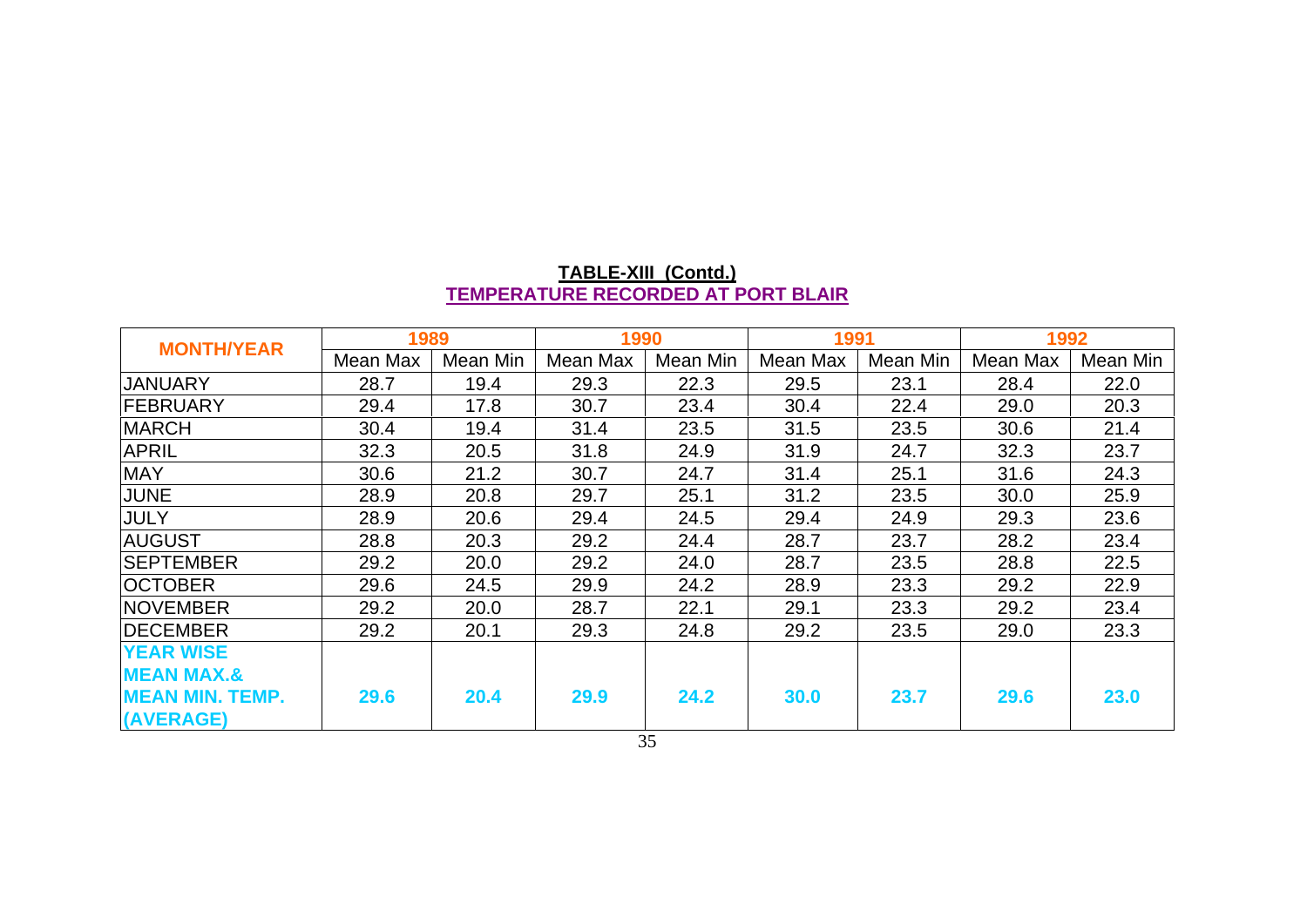| <b>MONTH/YEAR</b>      | 1993     |          | 1994     |          |          | 1995     |          | 1996     |  |
|------------------------|----------|----------|----------|----------|----------|----------|----------|----------|--|
|                        | Mean Max | Mean Min | Mean Max | Mean Min | Mean Max | Mean Min | Mean Max | Mean Min |  |
| <b>JANUARY</b>         | 29.0     | 21.6     | 30.1     | 23.5     | 29.4     | 22.8     | 29.2     | 21.9     |  |
| <b>FEBRUARY</b>        | 30.5     | 21.2     | 30.9     | 23.7     | 31.0     | 22.6     | 30.0     | 23.0     |  |
| <b>MARCH</b>           | 31.1     | 23.1     | 30.9     | 23.1     | 31.7     | 23.3     | 31.7     | 23.5     |  |
| <b>APRIL</b>           | 32.4     | 24.8     | 31.6     | 23.9     | 33.1     | 25.3     | 32.5     | 24.3     |  |
| <b>MAY</b>             | 31.4     | 25.2     | 31.1     | 24.5     | 31.5     | 25.2     | 30.5     | 24.4     |  |
| <b>JUNE</b>            | 30.2     | 25.6     | 29.1     | 24.2     | 29.6     | 24.8     | 29.7     | 26.4     |  |
| JULY                   | 27.9     | 24.3     | 28.6     | 22.7     | 29.2     | 23.7     | 29.4     | 24.2     |  |
| <b>AUGUST</b>          | 29.0     | 24.6     | 28.8     | 23.4     | 29.0     | 23.9     | 29.5     | 23.7     |  |
| <b>SEPTEMBER</b>       | 28.7     | 23.8     | 29.0     | 22.7     | 29.3     | 23.7     | 29.9     | 23.0     |  |
| <b>OCTOBER</b>         | 29.5     | 24.0     | 30.0     | 22.9     | 29.9     | 23.8     | 28.7     | 22.9     |  |
| <b>NOVEMBER</b>        | 29.9     | 24.9     | 30.0     | 28.9     | 29.8     | 23.0     | 29.8     | 23.6     |  |
| <b>DECEMBER</b>        | 29.9     | 24.3     | 31.0     | 22.6     | 29.4     | 22.9     | 29.5     | 22.8     |  |
| <b>YEAR WISE</b>       |          |          |          |          |          |          |          |          |  |
| <b>MEAN MAX.&amp;</b>  |          |          |          |          |          |          |          |          |  |
| <b>MEAN MIN. TEMP.</b> | 30.0     | 24.0     | 30.1     | 23.4     | 30.2     | 23.8     | 30.0     | 23.6     |  |
| (AVERAGE)              |          |          |          |          |          |          |          |          |  |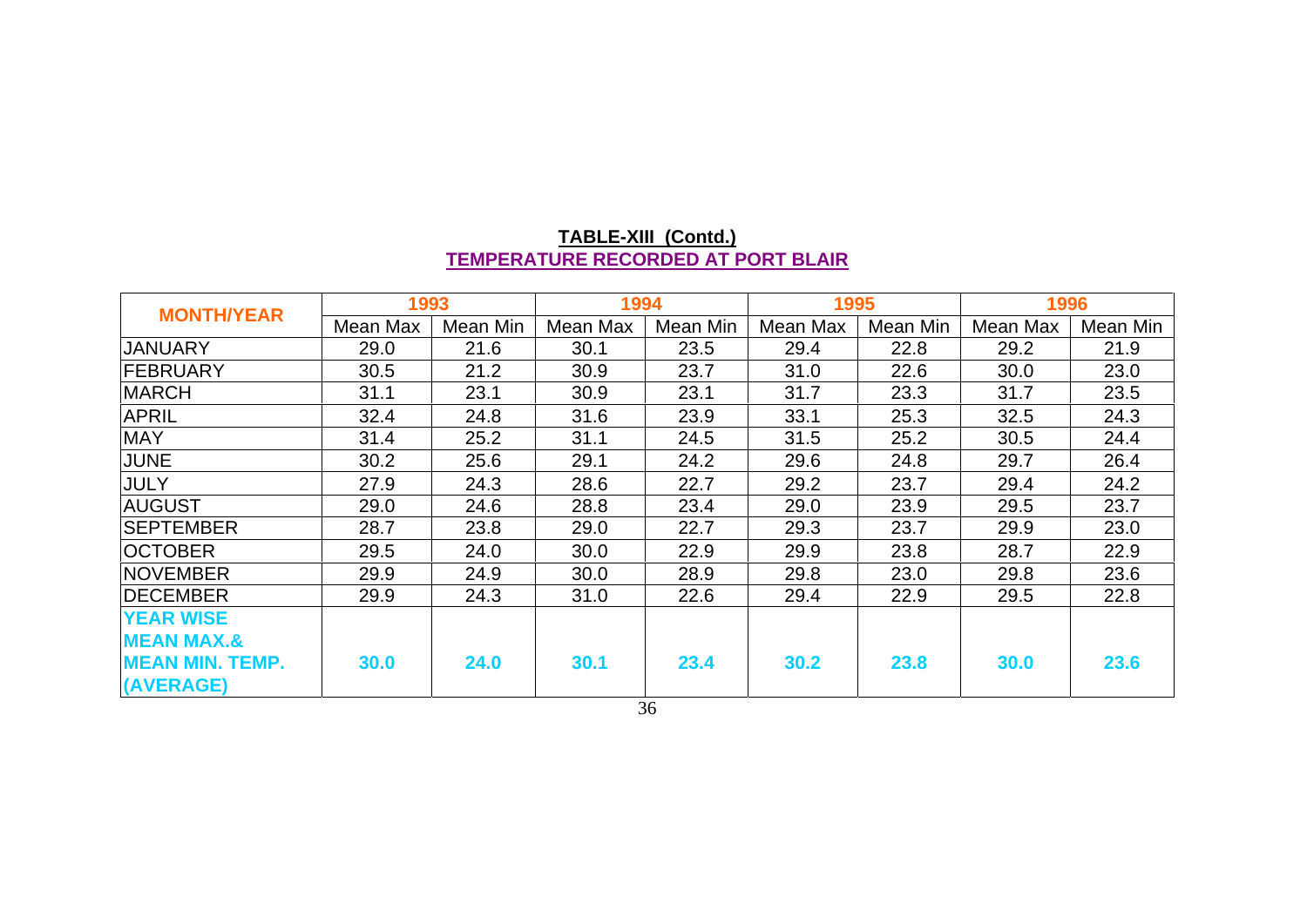| <b>MONTH/YEAR</b>      | 1997     |          | 1998     |          | 1999     |          |  |
|------------------------|----------|----------|----------|----------|----------|----------|--|
|                        | Mean Max | Mean Min | Mean Max | Mean Min | Mean Max | Mean Min |  |
| <b>JANUARY</b>         | 29.2     | 21.5     | 30.2     | 22.5     | 29.8     | 22.1     |  |
| <b>FEBRUARY</b>        | 30.0     | 20.4     | 30.8     | 21.9     | 30.7     | 22.8     |  |
| <b>MARCH</b>           | 31.5     | 22.5     | 32.0     | 22.3     | 31.8     | 22.0     |  |
| <b>APRIL</b>           | 32.1     | 23.6     | 33.7     | 24.4     | 30.7     | 23.2     |  |
| <b>MAY</b>             | 31.6     | 24.5     | 32.5     | 25.1     | 30.0     | 23.4     |  |
| <b>JUNE</b>            | 30.7     | 24.4     | 29.6     | 23.4     | 29.3     | 23.1     |  |
| <b>JULY</b>            | 28.9     | 23.1     | 29.9     | 23.8     | 29.2     | 23.2     |  |
| <b>AUGUST</b>          | 29.4     | 23.9     | 30.0     | 23.7     | 29.0     | 23.1     |  |
| <b>SEPTEMBER</b>       | 29.5     | 23.0     | 29.4     | 22.9     | 29.5     | 22.9     |  |
| <b>OCTOBER</b>         | 30.7     | 23.5     | 29.0     | 22.6     | 29.4     | 22.5     |  |
| <b>NOVEMBER</b>        | 30.3     | 23.4     | 29.7     | 23.0     | 29.6     | 22.6     |  |
| <b>DECEMBER</b>        | 30.2     | 23.5     | 30.2     | 23.3     | 29.1     | 22.4     |  |
| <b>YEAR WISE</b>       |          |          |          |          |          |          |  |
| <b>MEAN MAX.&amp;</b>  |          |          |          |          |          |          |  |
| <b>MEAN MIN. TEMP.</b> | 30.3     | 23.1     | 30.6     | 23.2     | 29.8     | 22.8     |  |
| (AVERAGE)              |          |          | $\sim$   |          |          |          |  |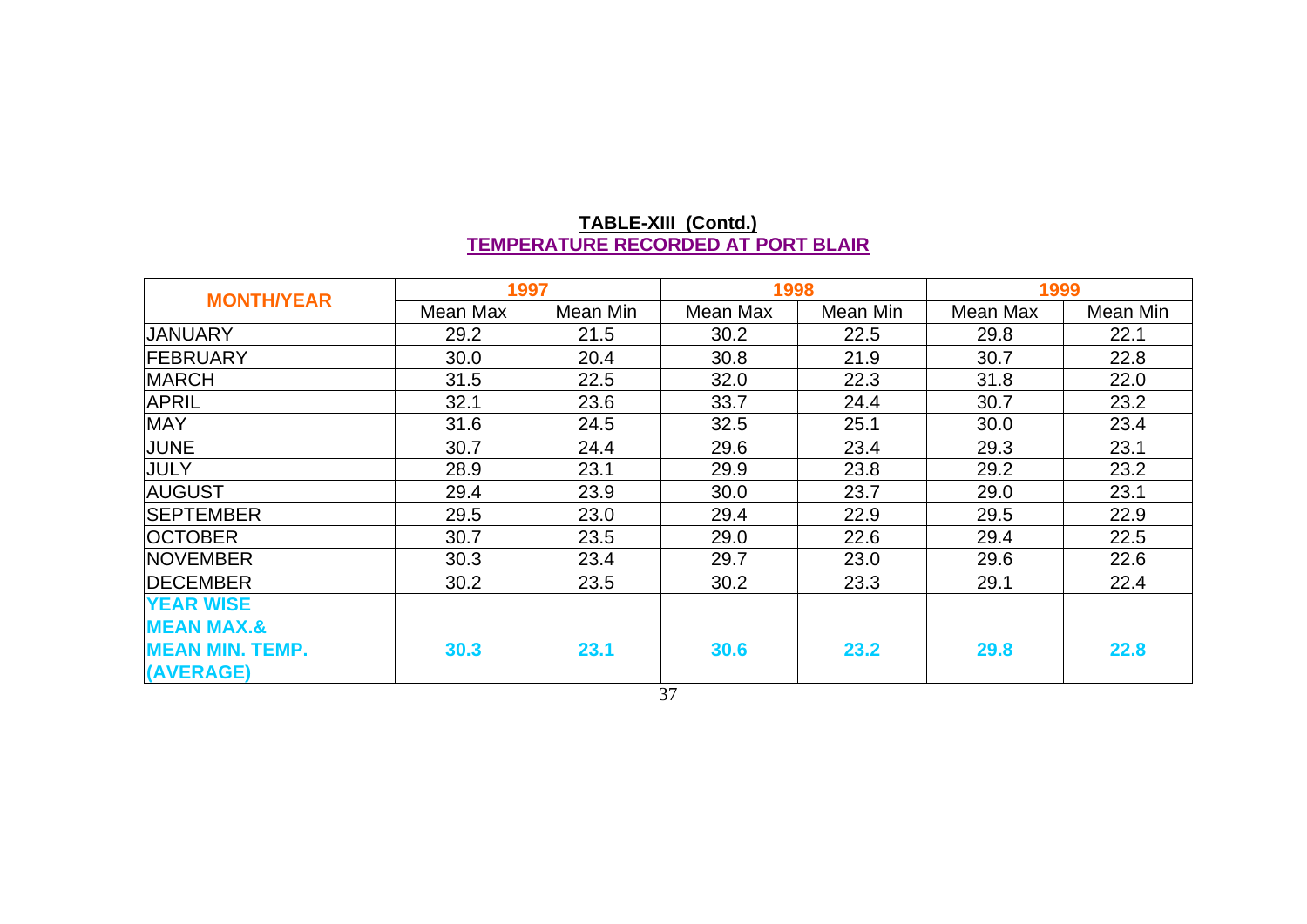| <b>MONTH/YEAR</b>     | 2000     |          | 2001     |          | 2002     |          | 2003     |          |
|-----------------------|----------|----------|----------|----------|----------|----------|----------|----------|
|                       | Mean Max | Mean Min | Mean Max | Mean Min | Mean Max | Mean Min | Mean Max | Mean Min |
| JANUARY               | 30.0     | 22.3     | 29.5     | 22.6     | 29.9     | 23.2     | 29.9     | 22.3     |
| <b>IFEBRUARY</b>      | 30.2     | 21.5     | 30.6     | 21.3     | 30.9     | 22.6     | 31.1     | 23.0     |
| <b>MARCH</b>          | 30.5     | 22.0     | 31.2     | 22.9     | 32.0     | 23.2     | 31.6     | 24.0     |
| <b>APRIL</b>          | 30.6     | 22.4     | 32.5     | 24.6     | 32.8     | 24.1     | 32.1     | 24.5     |
| <b>MAY</b>            | 30.3     | 24.2     | 30.2     | 23.3     | 30.9     | 24.3     | 31.3     | 25.6     |
| <b>JUNE</b>           | 29.3     | 24.2     | 29.7     | 24.9     | 30.0     | 24.2     | 30.2     | 25.1     |
| <b>JULY</b>           | 29.7     | 24.5     | 29.8     | 24.2     | 29.6     | 24.0     | 28.7     | 23.8     |
| <b>AUGUST</b>         | 29.0     | 23.6     | 29.3     | 23.8     | 29.3     | 23.6     | 29.3     | 24.5     |
| <b>SEPTEMBER</b>      | 29.6     | 23.8     | 29.9     | 23.3     | 29.1     | 23.0     | 29.6     | 24.0     |
| <b>OCTOBER</b>        | 29.3     | 23.5     | 29.9     | 23.4     | 30.7     | 23.3     | 29.9     | 23.9     |
| <b>NOVEMBER</b>       | 30.5     | 24.0     | 29.7     | 23.7     | 30.1     | 23.5     | 31.3     | 24.9     |
| <b>IDECEMBER</b>      | 30.1     | 23.6     | 29.8     | 23.4     | 30.1     | 23.3     | 29.9     | 24.4     |
| <b>YEAR WISE</b>      |          |          |          |          |          |          |          |          |
| <b>MEAN MAX.&amp;</b> |          |          |          |          |          |          |          |          |
| <b>MEAN MIN.</b>      |          |          |          |          |          |          |          |          |
| <b>TEMP.</b>          | 29.9     | 23.3     | 30.2     | 23.5     | 30.5     | 23.5     | 30.4     | 24.2     |
| (AVERAGE)             |          |          |          |          |          |          |          |          |